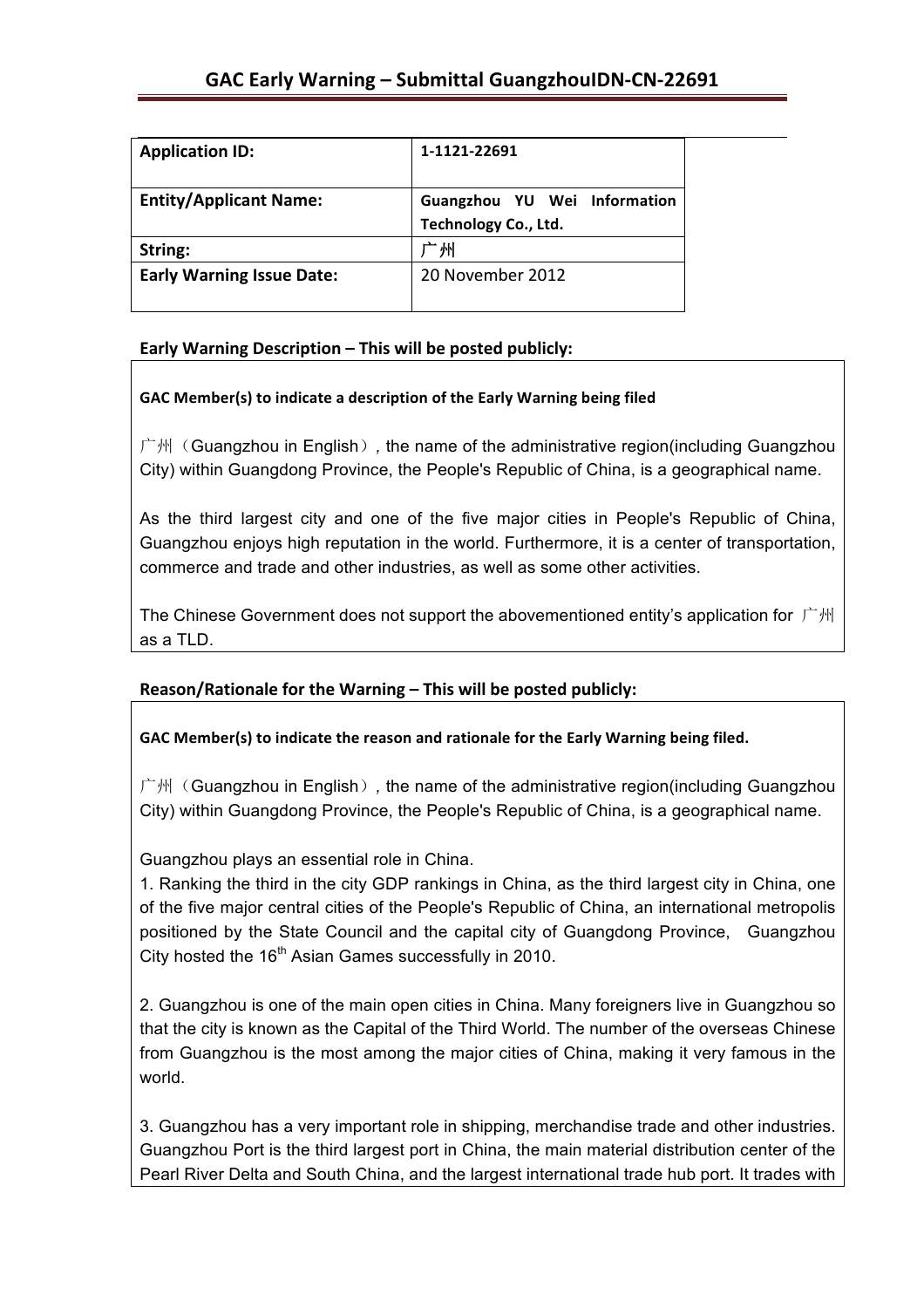more than 500 ports in more than 170 countries and regions in the world now. China Import and Export Fair, also known as Canton Fair, was founded in the spring of 1957. It is held in spring and autumn every year in Guangzhou and it has been held for 55 years so far. It is a comprehensive international trade event with the longest history, the highest level, the largest scale, the most types of goods, the largest attendance and the most widely distributed country areas, the best business results, and the best credibility in China now.

4. As one of the three hub airports in Mainland China, Guangzhou Baiyun International Airport has currently opened 123 domestic and international regular air routes. Eighty-six of them are domestic lines while 50 of them are international lines. Over 500 aircrafts take off and land in Baiyun International Airport on a daily basis. In 2011, Guangzhou Baiyun International Airport handled a total of 45,040,340 passengers, becoming the second largest airport in Mainland China in terms of passenger throughput. It also ranks third in cargo throughput and second in the number of take-offs and landings.

The Chinese Government does not support the 广州 request for a TLD.

## **Supporting GAC Members (Optional):**

I agree to include the supporting GAC members in the publication of this Early **Warning**

#### **Possible Remediation steps for Applicant – This will be posted publicly:**

GAC Member(s) to identify possible remediation steps to be taken by the applicant

The applicant should withdraw their application based on the information provided above

## Further Notes from GAC Member(s) (Optional) – This will be posted publicly: